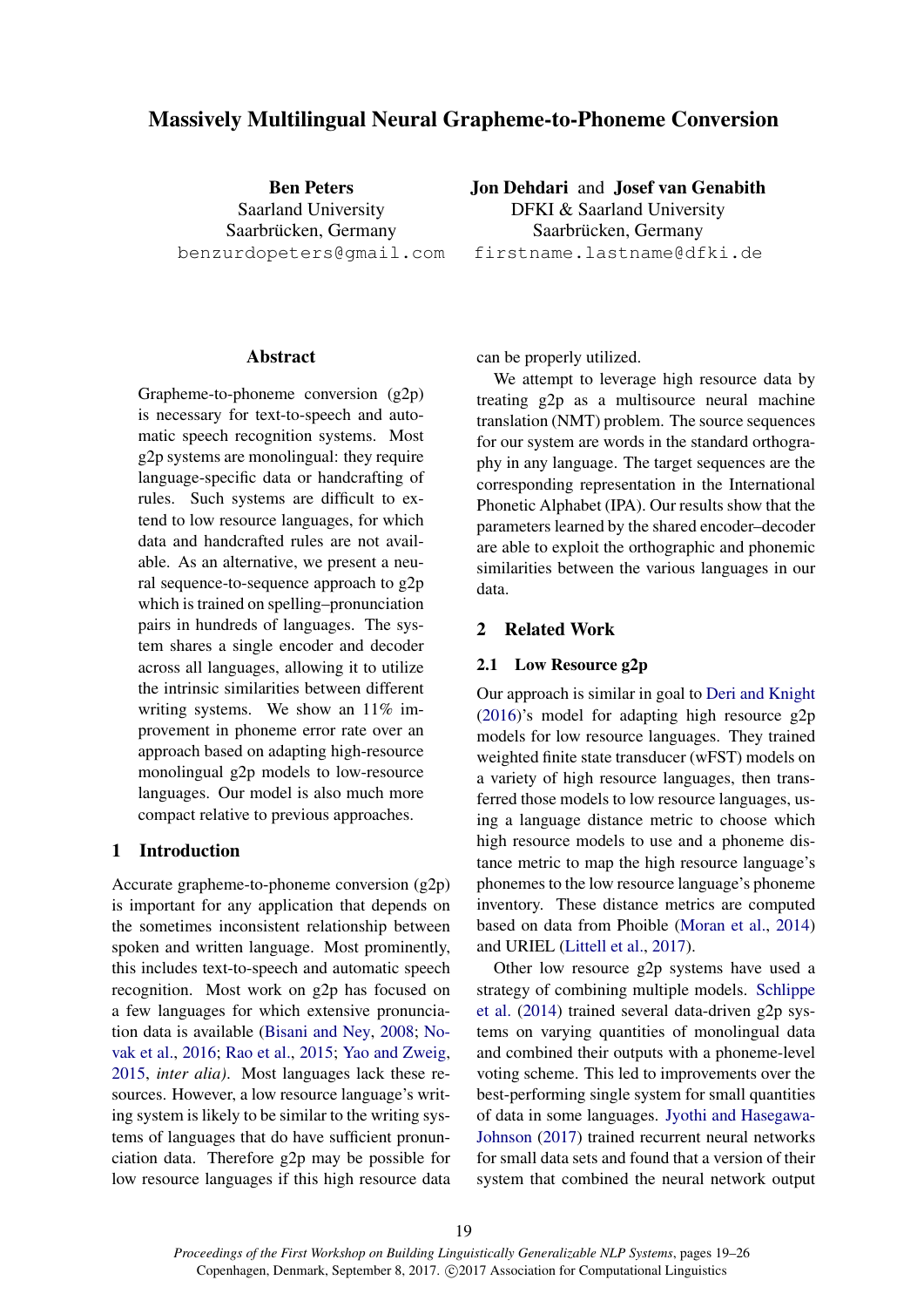with the output of the wFST-based Phonetisaurus system (Novak et al., 2016) did better than either system alone.

A different approach came from Kim and Snyder (2012), who used supervised learning with an undirected graphical model to induce the grapheme–phoneme mappings for languages written in the Latin alphabet. Given a short text in a language, the model predicts the language's orthographic rules. To create phonemic context features from the short text, the model naïvely maps graphemes to IPA symbols written with the same character, and uses the features of these symbols to learn an approximation of the phonotactic constraints of the language. In their experiments, these phonotactic features proved to be more valuable than geographical and genetic features drawn from WALS (Dryer and Haspelmath, 2013).

### 2.2 Multilingual Neural NLP

In recent years, neural networks have emerged as a common way to use data from several languages in a single system. Google's zero-shot neural machine translation system (Johnson et al., 2016) shares an encoder and decoder across all language pairs. In order to facilitate this multi-way translation, they prepend an artificial token to the beginning of each source sentence at both training and translation time. The token identifies what language the sentence should be translated to. This approach has three benefits: it is far more efficient than building a separate model for each language pair; it allows for translation between languages that share no parallel data; and it improves results on low-resource languages by allowing them to implicitly share parameters with high-resource languages. Our g2p system is inspired by this approach, although it differs in that there is only one target "language", IPA, and the artificial tokens identify the language of the source instead of the language of the target.

Other work has also made use of multilinguallytrained neural networks. Phoneme-level polyglot language models (Tsvetkov et al., 2016) train a single model on multiple languages and additionally condition on externally constructed typological data about the language. Östling and Tiedemann (2017) used a similar approach, in which a character-level neural language model is trained on a massively multilingual corpus. A language embedding vector is concatenated to the input at

each time step. The language embeddings their system learned correlate closely to the genetic relationships between languages. However, neither of these models was applied to g2p.

### 3 Grapheme-to-Phoneme

g2p is the problem of converting the orthographic representation of a word into a phonemic representation. A phoneme is an abstract unit of sound which may have different realizations in different contexts. For example, the English phoneme  $/p/$ has two phonetic realizations (or allophones):

- $[p^h]$ , as in the word 'pain'  $[p^h \text{ er } n]$
- [p], as in the word 'Spain'  $[s p e]$  n]

English speakers without linguistic training often struggle to perceive any difference between these sounds. Writing systems usually do not distinguish between allophones:  $[p^h]$  and  $[p]$  are both written as  $\langle p \rangle$  in English. The sounds are written differently in languages where they contrast, such as Hindi and Eastern Armenian.

Most writing systems in use today are glottographic, meaning that their symbols encode solely phonological information<sup>1</sup>. But despite being glottographic, in few writing systems do graphemes correspond one-to-one with phonemes. There are cases in which multiple graphemes represent a single phoneme, as in the word *the* in English:

$$
\begin{matrix} th & e\\ \delta & \mathsf{a} \end{matrix}
$$

There are cases in which a single grapheme represents multiple phonemes, such as syllabaries, in which each symbol represents a syllable.

In many languages, there are silent letters, as in the word *hora* in Spanish:

$$
\begin{matrix} h & o & r & a \\ - & o & r & a \end{matrix}
$$

There are more complicated correspondences, such as the silent *e* in English that affects the pronunciation of the previous vowel, as seen in the pair of words *cape* and *cap*.

It is possible for an orthographic system to have any or all of the above phenomena while remaining unambiguous. However, some orthographic

 $1$ <sup>1</sup>The Chinese script, in which characters have both phonological form and semantic meaning, is the best-known exception.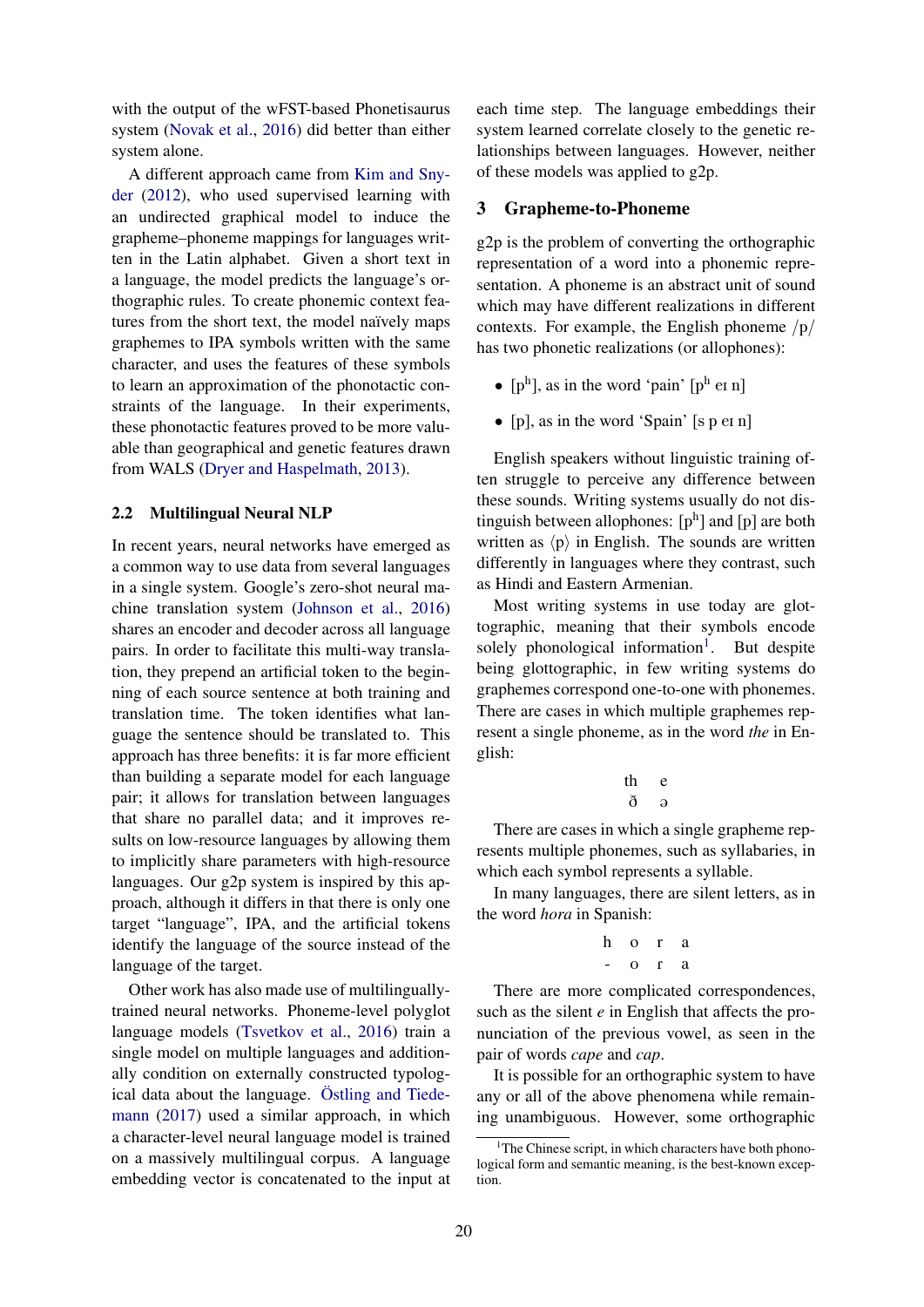systems contain ambiguities. English is wellknown for its spelling ambiguities. Abjads, used for Arabic and Hebrew, do not give full representation to vowels.

Consequently, g2p is harder than simply replacing each grapheme symbol with a corresponding phoneme symbol. It is the problem of replacing a grapheme sequence

$$
G=g_1,g_2,...,g_m
$$

with a phoneme sequence

$$
\Phi = \phi_1, \phi_2, ..., \phi_n
$$

where the sequences are not necessarily of the same length. Data-driven g2p is therefore the problem of finding the phoneme sequence that maximizes the likelihood of the grapheme sequence:

$$
\hat{\Phi} = \argmax_{\Phi'} \Pr(\Phi' \mid G)
$$

Data-driven approaches are especially useful for problems in which the rules that govern them are complex and difficult to engineer by hand. g2p for languages with ambiguous orthographies is such a problem. Multilingual g2p, in which the various languages have similar but different and possibly contradictory spelling rules, can be seen as an extreme case of that. Therefore, a datadriven sequence-to-sequence model is a natural choice.

# 4 Methods

#### 4.1 Encoder–Decoder Models

In order to find the best phoneme sequence, we use a neural encoder–decoder model with attention (Bahdanau et al., 2014). The model consists of two main parts: the encoder compresses each source grapheme sequence  $G$  into a fixed-length vector. The decoder, conditioned on this fixedlength vector, generates the output phoneme sequence  $\Phi$ .

The encoder and decoder are both implemented as recurrent neural networks, which have the advantage of being able to process sequences of arbitrary length and use long histories efficiently. They are trained jointly to minimize cross-entropy on the training data. We had our best results when using a bidirectional encoder, which consists of two separate encoders which process the input

| Enc. & dec. model type       | <b>LSTM</b> |
|------------------------------|-------------|
| <b>Attention</b>             | General     |
| Enc. & dec. layers           | 2           |
| <b>Hidden laver size</b>     | 150         |
| Source embedding size        | 150         |
| <b>Target embedding size</b> | 150         |
| <b>Batch size</b>            | 64          |
| Optimizer                    | SGD         |
| <b>Learning rate</b>         | 1.0         |
| <b>Training epochs</b>       | 13          |

Table 1: Hyperparameters for multilingual g2p models

in forward and reverse directions. We used long short-term memory units (Hochreiter and Schmidhuber, 1997) for both the encoder and decoder. For the attention mechanism, we used the general global attention architecture described by Luong et al. (2015).

We implemented<sup>2</sup> all models with OpenNMT (Klein et al., 2017). Our hyperparameters, which we determined by experimentation, are listed in Table 1.

### 4.2 Training Multilingual Models

Presenting pronunciation data in several languages to the network might create problems because different languages have different pronunciation patterns. For example, the string 'real' is pronounced differently in English, German, Spanish, and Portuguese. We solve this problem by prepending each grapheme sequence with an artificial token consisting of the language's ISO 639-3 code enclosed in angle brackets. The English word 'real', for example, would be presented to the system as

$$
\langle eng \rangle
$$
r e a l

The artificial token is treated simply as an element of the grapheme sequence. This is similar to the approach taken by Johnson et al. (2016) in their zero-shot NMT system. However, their sourceside artificial tokens identify the target language, whereas ours identify the source language. An alternative approach, used by Östling and Tiedemann (2017), would be to concatenate a language embedding to the input at each time step. They do not evaluate their approach on grapheme-tophoneme conversion.

# 5 Data

In order to train a neural g2p system, one needs a large quantity of pronunciation data. A standard

<sup>2</sup>https://github.com/bpopeters/mg2p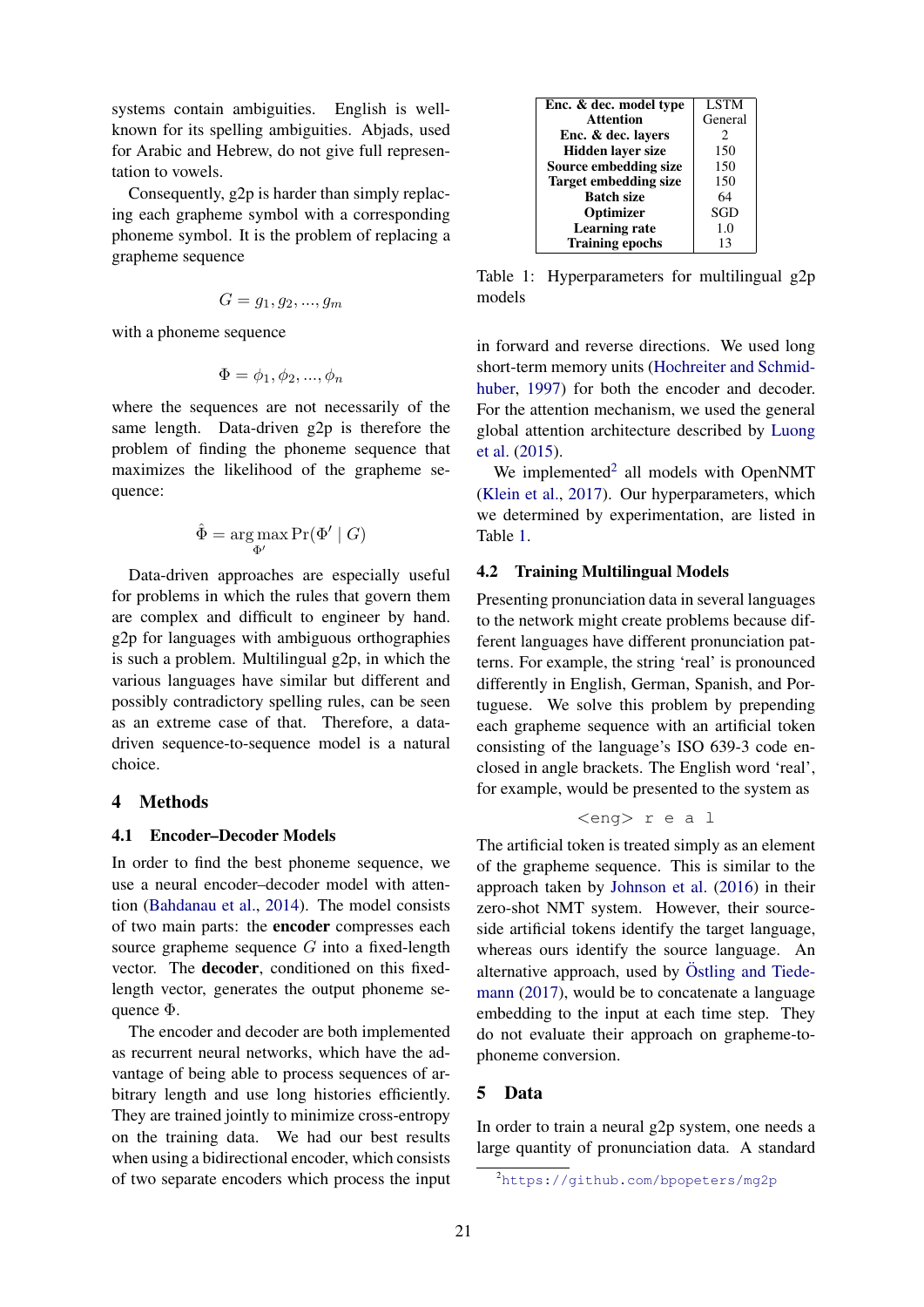dataset for g2p is the Carnegie Mellon Pronouncing Dictionary (Lenzo, 2007). However, that is a monolingual English resource, so it is unsuitable for our multilingual task. Instead, we use the multilingual pronunciation corpus<sup>3</sup> collected by Deri and Knight (2016) for all experiments. This corpus consists of spelling–pronunciation pairs extracted from Wiktionary. It is already partitioned into training and test sets. Corpus statistics are presented in Table 2.

In addition to the raw IPA transcriptions extracted from Wiktionary, the corpus provides an automatically cleaned version of transcriptions. Cleaning is a necessary step because web-scraped data is often noisy and may be transcribed at an inconsistent level of detail. The data cleaning used here attempts to make the transcriptions consistent with the phonemic inventories used in Phoible (Moran et al., 2014). When a transcription contains a phoneme that is not in its language's inventory in Phoible, that phoneme is replaced by the phoneme with the most similar articulatory features that is in the language's inventory. Sometimes this cleaning algorithm works well: in the German examples in Table 3, the raw German symbols  $/\chi$  and  $/\varsigma$  are both converted to  $/x/$ . This is useful because the  $/y/$  in Ans*bach* and the /ç/ in *Kaninchen* are instances of the same phoneme, so their phonemic representations should use the same symbol. However, the cleaning algorithm can also have negative effects on the data quality. For example, the phoneme  $\frac{1}{1}$  is not present in the Phoible inventory for German, but it *is* used in several German transcriptions in the corpus. The cleaning algorithm converts  $\frac{1}{x}$  to  $\frac{1}{\ln x}$ all German transcriptions, whereas  $\frac{r}{\sqrt{r}}$  would be a more reasonable guess. The cleaning algorithm also removes most suprasegmentals, even though these are often an important part of a language's phonology. Developing a more sophisticated procedure for cleaning pronunciation data is a direction for future work, but in this paper we use the corpus's provided cleaned transcriptions in order to ease comparison to previous results.

### 6 Experiments

We present experiments with two versions of our sequence-to-sequence model. LangID prepends each training, validation, and test sample with

| Split     | Train   | Test   |
|-----------|---------|--------|
| Languages | 311     | 507    |
| Words     | 631,828 | 25,894 |
| Scripts   |         | 45     |

Table 2: Corpus Statistics

| Lang. | Script | <b>Spelling</b> | <b>Cleaned IPA</b>               | <b>Raw IPA</b> |
|-------|--------|-----------------|----------------------------------|----------------|
| deu   | Latin  | Ansbach         | a: n s b a: x                    | ansbaγ         |
| deu   | Latin  | Kaninchen       | k a: n ɪ n x ə n                 | ka'ni:ncon     |
| eus   | Latin  | untxi           | $u \, n \, t \, \lceil r \rceil$ | 'un.t∫i        |

Table 3: Example entries from the Wiktionary training corpus

an artificial token identifying the language of the sample. NoLangID omits this token. LangID and NoLangID have identical structure otherwise. To translate the test corpus, we used a beam width of 100. Although this is an unusually wide beam and had negligible performance effects, it was necessary to compute our error metrics.

# 6.1 Evaluation

We use the following three evaluation metrics:

- Phoneme Error Rate (PER) is the Levenshtein distance between the predicted phoneme sequences and the gold standard phoneme sequences, divided by the length of the gold standard phoneme sequences.
- Word Error Rate (WER) is the percentage of words in which the predicted phoneme sequence does not exactly match the gold standard phoneme sequence.
- Word Error Rate 100 (WER 100) is the percentage of words in the test set for which the correct guess is not in the first 100 guesses of the system.

In system evaluations, WER, WER 100, and PER numbers presented for multiple languages are averaged, weighting each language equally (following Deri and Knight, 2016).

It would be interesting to compute error metrics that incorporate phoneme similarity, such as those proposed by Hixon et al. (2011). PER weights all phoneme errors the same, even though some errors are more harmful than others:  $\frac{d}{dx}$  and  $\frac{k}{\pi}$  are usually contrastive, whereas  $\frac{d}{d}$  and  $\frac{d}{d}$  almost never are. Such statistics would be especially interesting for evaluating a multilingual system, because

<sup>3</sup>https://drive.google.com/drive/ folders/0B7R\_gATfZJ2aWkpSWHpXUklWUmM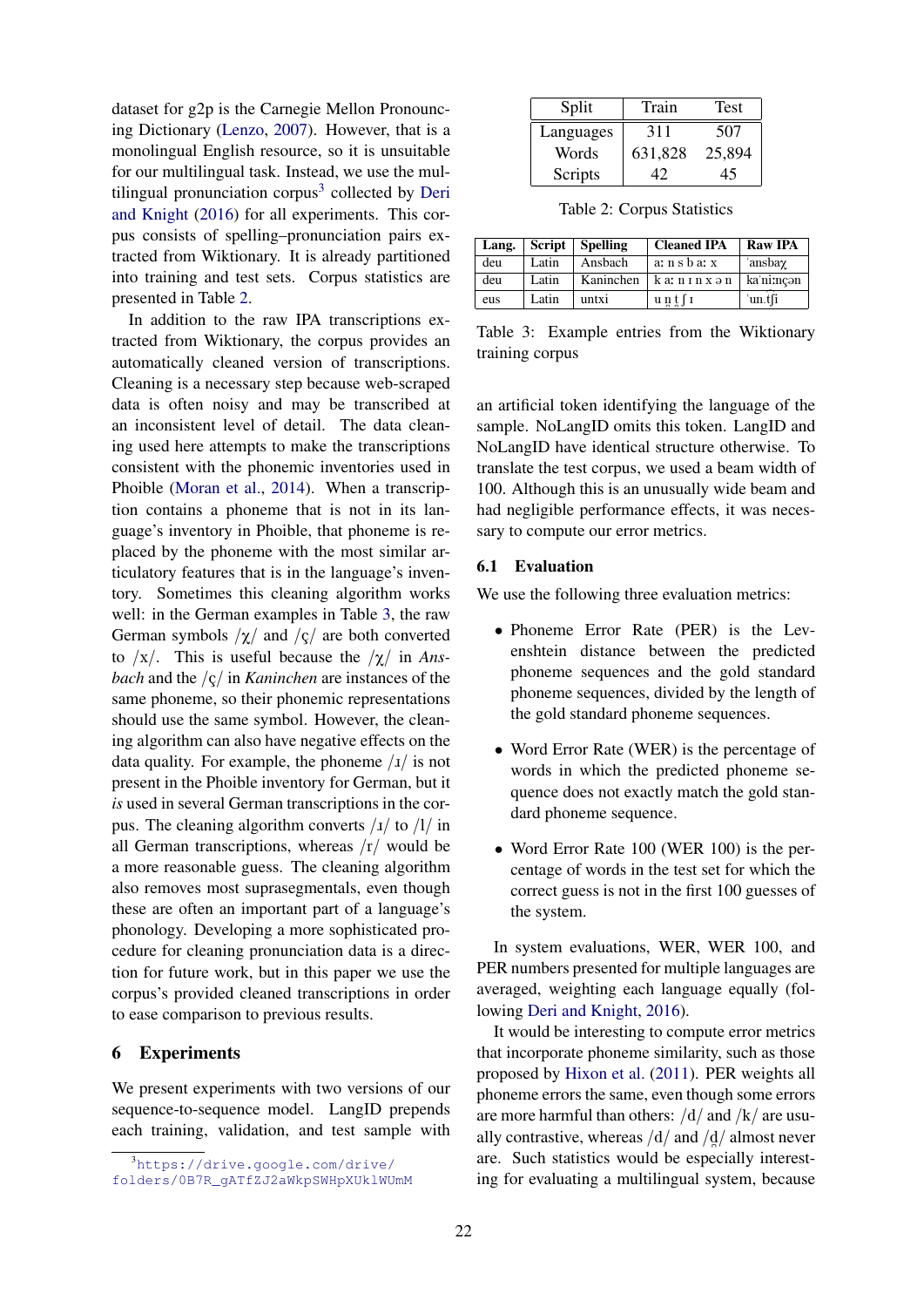different languages often map the same grapheme to phonemes that are only subtly different from each other. However, these statistics have not been widely reported for other g2p systems, so we omit them here.

# 6.2 Baseline

Results on LangID and NoLangID are compared to the system presented by Deri and Knight (2016), which is identified in our results as wFST. Their results can be divided into two parts:

- High resource results, computed with wFSTs trained on a combination of Wiktionary pronunciation data and g2p rules extracted from Wikipedia IPA Help pages. They report high resource results for 85 languages.
- Adapted results, where they apply various mapping strategies in order to adapt high resource models to other languages. The final adapted results they reported include most of the 85 languages with high resource results, as well as the various languages they were able to adapt them for, for a total of 229 languages. This test set omits 23 of the high resource languages that are written in unique scripts or for which language distance metrics could not be computed.

# 6.3 Training

We train the LangID and NoLangID versions of our model each on three subsets of the Wiktionary data:

- LangID-High and NoLangID-High: Trained on data from the 85 languages for which Deri and Knight (2016) used non-adapted wFST models.
- LangID-Adapted and NoLangID-Adapted: Trained on data from any of the 229 languages for which they built adapted models. Because many of these languages had no training data at all, the model is actually only trained on data in 157 languages. As is noted above, the Adapted set omits 23 languages which are in the High test set.
- LangID-All and NoLangID-All: Trained on data in all 311 languages in the Wiktionary training corpus.

In order to ease comparison to Deri and Knight's system, we limited our use of the training corpus to 10,000 words per language. We set aside 10 percent of the data in each language for validation, so the maximum number of training words for any language is 9000 for our systems.

### 6.4 Adapted Results

On the 229 languages for which Deri and Knight (2016) presented their final results, the LangID version of our system outperforms the baseline by a wide margin. The best performance came with the version of our model that was trained on data in all available languages, not just the languages it was tested on. Using a language ID token improves results considerably, but even NoLangID beats the baseline in WER and WER 100. Full results are presented in Table 4.

| Model                                             | WER                     | <b>WER 100</b>          | <b>PER</b>              |
|---------------------------------------------------|-------------------------|-------------------------|-------------------------|
| wFST                                              | 88.04                   | 69.80                   | 48.01                   |
| LangID-High<br>LangID-Adapted<br>LangID-All       | 74.99<br>75.06<br>74.10 | 46.18<br>46.39<br>43.23 | 42.64<br>41.77<br>37.85 |
| NoLangID-High<br>NoLangID-Adapted<br>NoLangID-All | 82.14<br>85.11<br>83.65 | 50.17<br>48.24<br>47.13 | 54.05<br>55.93<br>51.87 |

|  | Table 4: Adapted Results |  |
|--|--------------------------|--|
|--|--------------------------|--|

## 6.5 High Resource Results

Having shown that our model exceeds the performance of the wFST-adaptation approach, we next compare it to the baseline models for just high resource languages. The wFST models here are purely monolingual – they do not use data adaptation because there is sufficient training data for each of them. Full results are presented in Table 5. We omit models trained on the Adapted languages because they were not trained on high resource languages with unique writing systems, such as Georgian and Greek, and consequently performed very poorly on them.

In contrast to the larger-scale Adapted results, in the High Resource experiments none of the sequence-to-sequence approaches equal the performance of the wFST model in WER and PER, although LangID-High does come close. The LangID models do beat wFST in WER 100. A possible explanation is that a monolingual wFST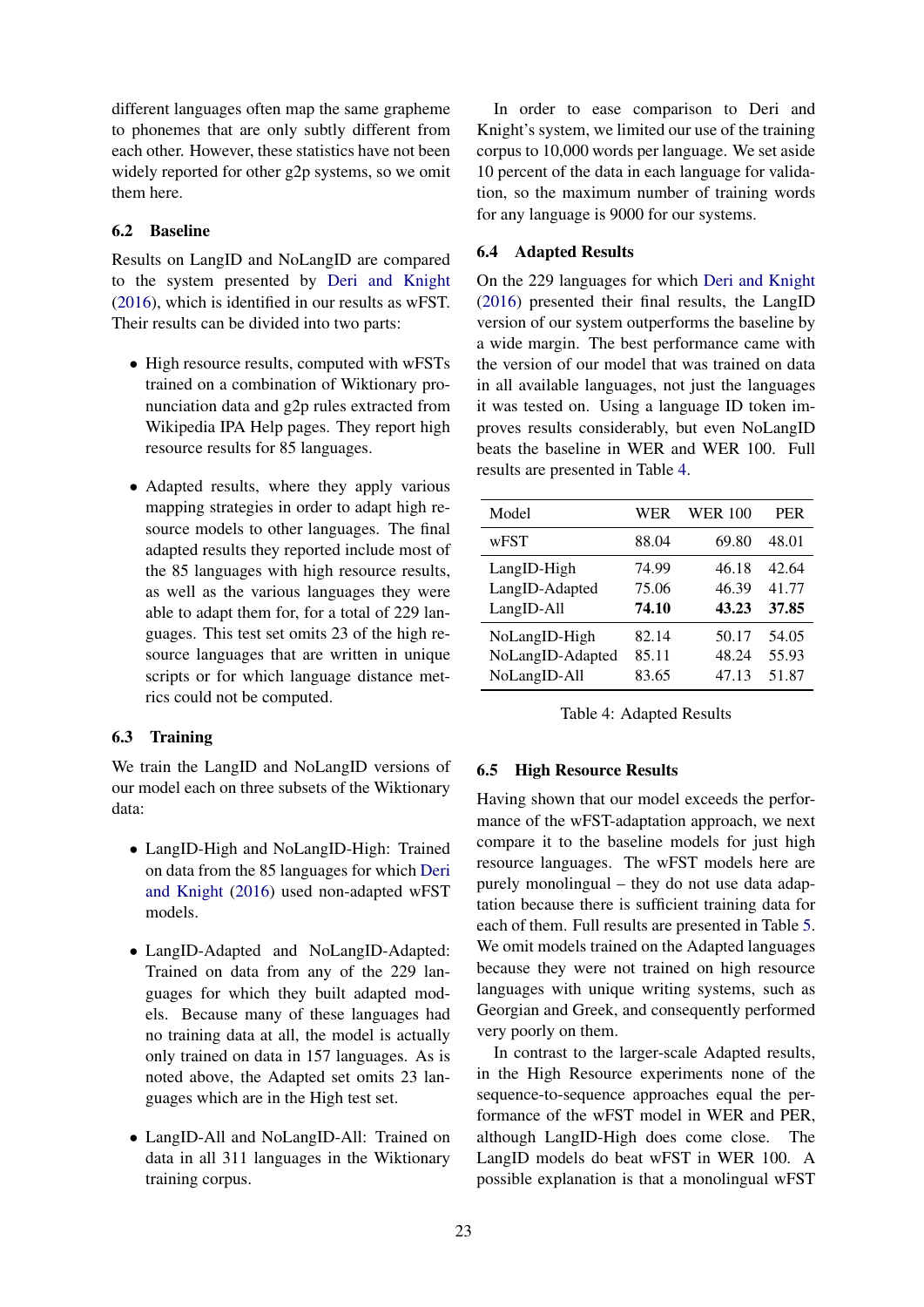model will never generate phonemes that are not part of the language's inventory. A multilingual model, on the other hand, could potentially generate phonemes from the inventories of any language it has been trained on.

Even if LangID-High does not present a more accurate result, it does present a more compact one: LangID-High is 15.4 MB, while the combined wFST high resource models are 197.5 MB.

| Model         | WER   | <b>WER 100</b> | <b>PER</b> |
|---------------|-------|----------------|------------|
| wFST          | 44.17 | 21.97          | 14.70      |
| LangID-High   | 47.88 | 15.50          | 16.89      |
| LangID-All    | 48.76 | 15.78          | 17.35      |
| NoLangID-High | 69.72 | 29.24          | 35.16      |
| NoLangID-All  | 69.82 | 29.27          | 35.47      |

# 6.6 Results on Unseen Languages

Finally, we report our models' results on unseen languages in Table 6. The unseen languages are any that are present in the test corpus but absent from the training data. Deri and Knight did not report results specifically on these languages. Although the NoLangID models sometimes do better on WER 100, even here the LangID models have a slight advantage in WER and PER. This is somewhat surprising because the LangID models have not learned embeddings for the language ID tokens of unseen languages. Perhaps negative associations are also being learned, driving the model towards predicting more common pronunciations for unseen languages.

| Model            | WER   | <b>WER 100</b> | <b>PER</b> |
|------------------|-------|----------------|------------|
| LangID-High      | 85.94 | 58.10          | 53.06      |
| LangID-Adapted   | 87.78 | 68.40          | 65.62      |
| LangID-All       | 86.27 | 62.31          | 54.33      |
| NoLangID-High    | 88.52 | 58.21          | 62.02      |
| NoLangID-Adapted | 91.27 | 57.61          | 74.07      |
| NoLangID-All     | 89.96 | 56.29          | 62.79      |

Table 6: Results on languages not in the training corpus

### 7 Discussion

# 7.1 Language ID Tokens

Adding a language ID token always improves results in cases where an embedding has been learned for that token. The power of these embeddings is demonstrated by what happens when one feeds the same input word to the model with different language tokens, as is seen in Table 7. Impressively, this even works when the source sequence is in the wrong script for the language, as is seen in the entry for Arabic.

| Language   | <b>Pronunciation</b>  |
|------------|-----------------------|
| English    | d 3 u: æı s           |
| German     | jotsa                 |
| Spanish    | $x \le i \theta e$    |
| Italian    | $d_5$ uitse           |
| Portuguese | $3 \times i \times i$ |
| Turkish    | 301938                |
| Arabic     | juris                 |

Table 7: The word 'juice' translated by the LangID-All model with various language ID tokens. The incorrect English pronunciation rhymes with the system's result for 'ice'

### 7.2 Language Embeddings

Because these language ID tokens are so useful, it would be good if they could be effectively estimated for unseen languages. Östling and Tiedemann (2017) found that the language vectors their models learned correlated well to genetic relationships, so it would be interesting to see if the embeddings our source encoder learned for the language ID tokens showed anything similar. In a few cases they do (the languages closest to German in the vector space are Luxembourgish, Bavarian, and Yiddish, all close relatives). However, for the most part the structure of these vectors is not interpretable. Therefore, it would be difficult to estimate the embedding for an unseen language, or to "borrow" the language ID token of a similar language. A more promising way forward is to find a model that uses an externally constructed typological representation of the language.

# 7.3 Phoneme Embeddings

In contrast to the language embeddings, the phoneme embeddings appear to show many regularities (see Table 8). This is a sign that our multilingual model learns similar embeddings for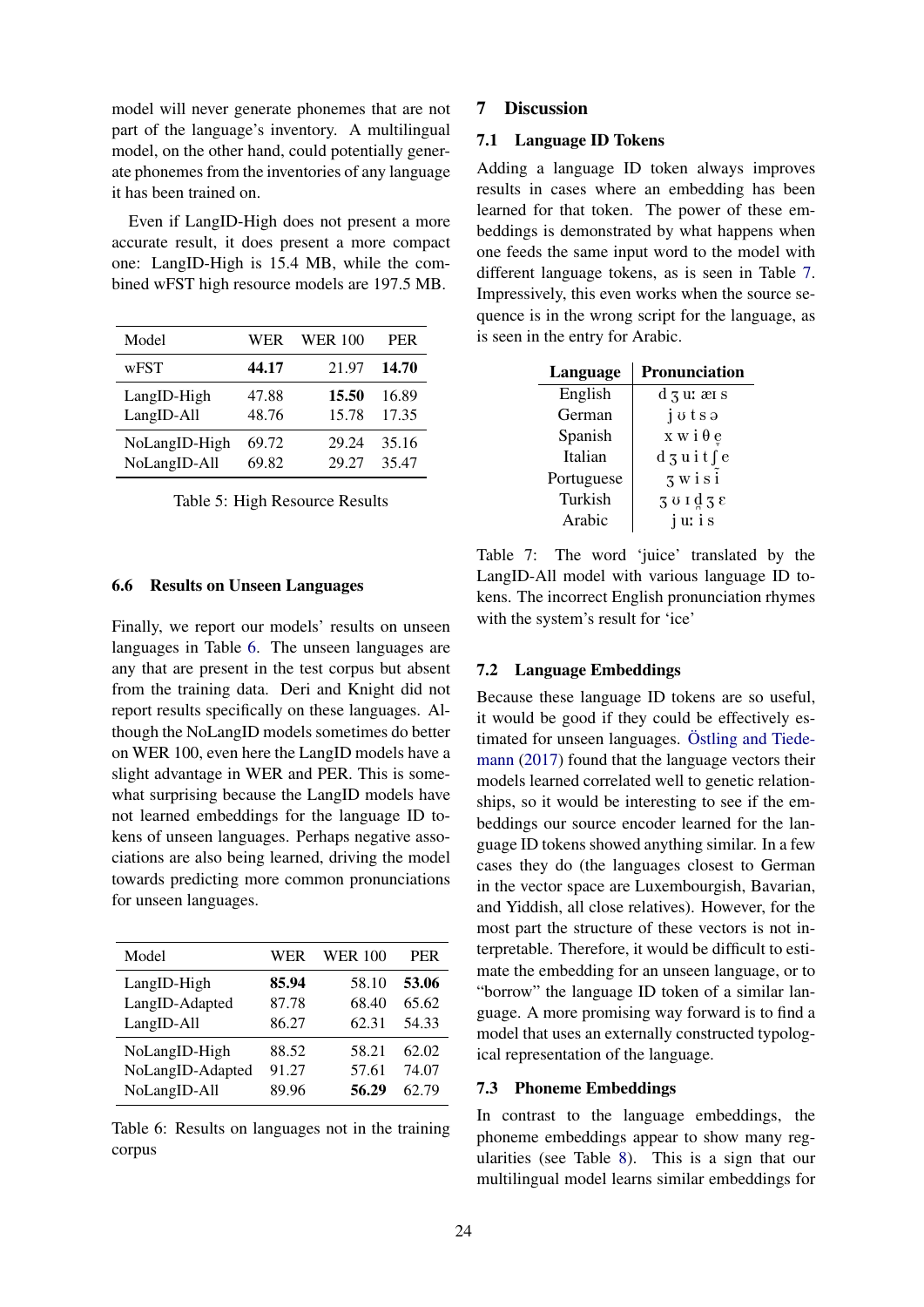phonemes that are written with the same grapheme in different languages. These phonemes tend to be phonetically similar to each other.

Perhaps the structure of the phoneme embedding space is what leads to our models' very good performance on WER 100. Even when the model's first predicted pronunciation is not correct, it tends to assign more probability mass to guesses that are more similar to the correct one. Applying some sort of filtering or reranking of the system output might therefore lead to better performance.

| <b>Phoneme</b>       | <b>Closest phonemes</b>                             |
|----------------------|-----------------------------------------------------|
| h                    | $\overline{p}^h$ , $\beta$ , $\overline{\phi}$      |
| $\Theta$             | ã, ĕ, u                                             |
| $\mathsf{t}^{\rm h}$ | tr, t, t<br>$\frac{t}{\chi}$ , $\frac{t}{\chi}$ , h |
| X                    |                                                     |
| v                    | y:, Y, I                                            |
|                      | $r^{\gamma}$ , r, r                                 |

Table 8: Selected phonemes and the most similar phonemes, measured by the cosine similarity of the embeddings learned by the LangID-All model

## 7.4 Future Work

Because the language ID token is so beneficial to performance, it would be very interesting to find ways to extend a similar benefit to unseen languages. One possible way to do so is with tokens that identify something other than the language, such as typological features about the language's phonemic inventory. This could enable better sharing of resources among languages. Such typological knowledge is readily available in databases like Phoible and WALS for a wide variety of languages. It would be interesting to explore if any of these features is a good predictor of a language's orthographic rules.

It would also be interesting to apply the artificial token approach to other problems besides multilingual g2p. One closely related application is monolingual English g2p. Some of the ambiguity of English spelling is due to the wide variety of loanwords in the language, many of which have unassimilated spellings. Knowing the origins of these loanwords could provide a useful hint for figuring out their pronunciations. The etymology of a word could be tagged in an analogous way to how language ID is tagged in multilingual g2p.

# References

- Dzmitry Bahdanau, Kyunghyun Cho, and Yoshua Bengio. 2014. Neural machine translation by jointly learning to align and translate. *ArXiv preprint* 1409.0473. http://arxiv.org/abs/1409.0473.
- Maximilian Bisani and Hermann Ney. 2008. Jointsequence models for grapheme-to-phoneme conversion. *Speech communication* 50(5):434–451.
- Aliya Deri and Kevin Knight. 2016. Grapheme-tophoneme models for (almost) any language. In *Proceedings of the 54th Annual Meeting of the Association for Computational Linguistics*. volume 1, pages 399–408.
- Matthew S. Dryer and Martin Haspelmath, editors. 2013. *WALS Online*. Max Planck Institute for Evolutionary Anthropology, Leipzig. http://wals.info/.
- Ben Hixon, Eric Schneider, and Susan L Epstein. 2011. Phonemic similarity metrics to compare pronunciation methods. In *Twelfth Annual Conference of the International Speech Communication Association (INTERSPEECH)*. Florence, Italy, pages 825– 828.
- Sepp Hochreiter and Jürgen Schmidhuber. 1997. Long short-term memory. *Neural computation* 9(8):1735–1780.
- Melvin Johnson, Mike Schuster, Quoc V. Le, Maxim Krikun, Yonghui Wu, Zhifeng Chen, Nikhil Thorat, Fernanda B. Viegas, Martin Wat- ´ tenberg, Greg Corrado, Macduff Hughes, and Jeffrey Dean. 2016. Google's multilingual neural machine translation system: Enabling zeroshot translation. *ArXiv preprint* 1611.04558. http://arxiv.org/abs/1611.04558.
- Preethi Jyothi and Mark Hasegawa-Johnson. 2017. Low-resource grapheme-to-phoneme conversion using recurrent neural networks. In *Proc. ICASSP*.
- Young-Bum Kim and Benjamin Snyder. 2012. Universal grapheme-to-phoneme prediction over Latin alphabets. In *Proceedings of the 2012 Joint Conference on Empirical Methods in Natural Language Processing and Computational Natural Language Learning*. Association for Computational Linguistics, pages 332–343.
- G. Klein, Y. Kim, Y. Deng, J. Senellart, and A. M. Rush. 2017. OpenNMT: Open-Source Toolkit for Neural Machine Translation. *ArXiv preprint* https://arxiv.org/abs/1701.02810.

Kevin Lenzo. 2007. The CMU pronouncing dictionary.

Patrick Littell, David Mortensen, Ke Lin, Katherine Kairis, Carlisle Turner, and Lori Levin. 2017. Uriel and lang2vec: Representing languages as typological, geographical, and phylogenetic vectors. In *EACL 2017*. Valencia, Spain, pages 8–14.